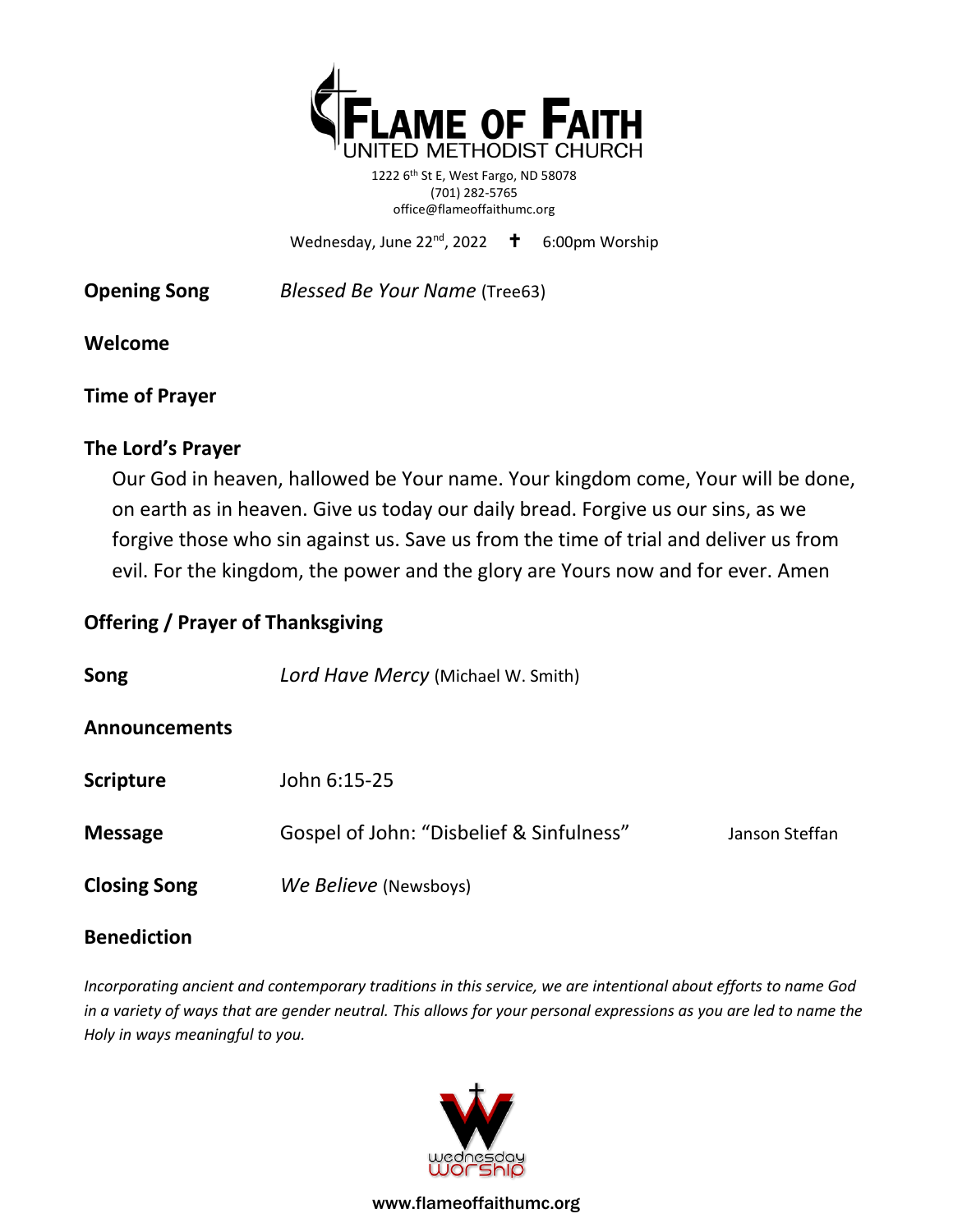## **Blessed Be Your Name Tree63**

**1.** Blessed be Your name in the land that is plentiful, Where Your streams of abundance flow, blessed be Your name. Blessed be Your name when I'm found in the desert place, When I walk through the wilderness, blessed be Your name.

### **Pre-Chorus:**

Every blessing You pour out I'll turn back to praise. When the darkness closes in, Lord still I will say:

### **Chorus:**

Blessed be the name of the Lord, blessed be Your name Blessed be the name of the Lord, blessed be Your glorious name.

**2.** Blessed be Your name when the sun's shining down on me, When the world's all as it should be, blessed be Your name. Blessed be Your name on the road marked with suffering; Though there's pain in the offering, blessed be Your name.

# **[Pre-Chorus] [Chorus]**

CCLI Song # 3798438 (Beth Redman, Matt Redman) © 2002 Thankyou Music (Admin. by Capitol CMG Publishing) For use solely with the SongSelect® Terms of Use. All rights reserved[. www.ccli.com](http://www.ccli.com/) CCLI License # 1927203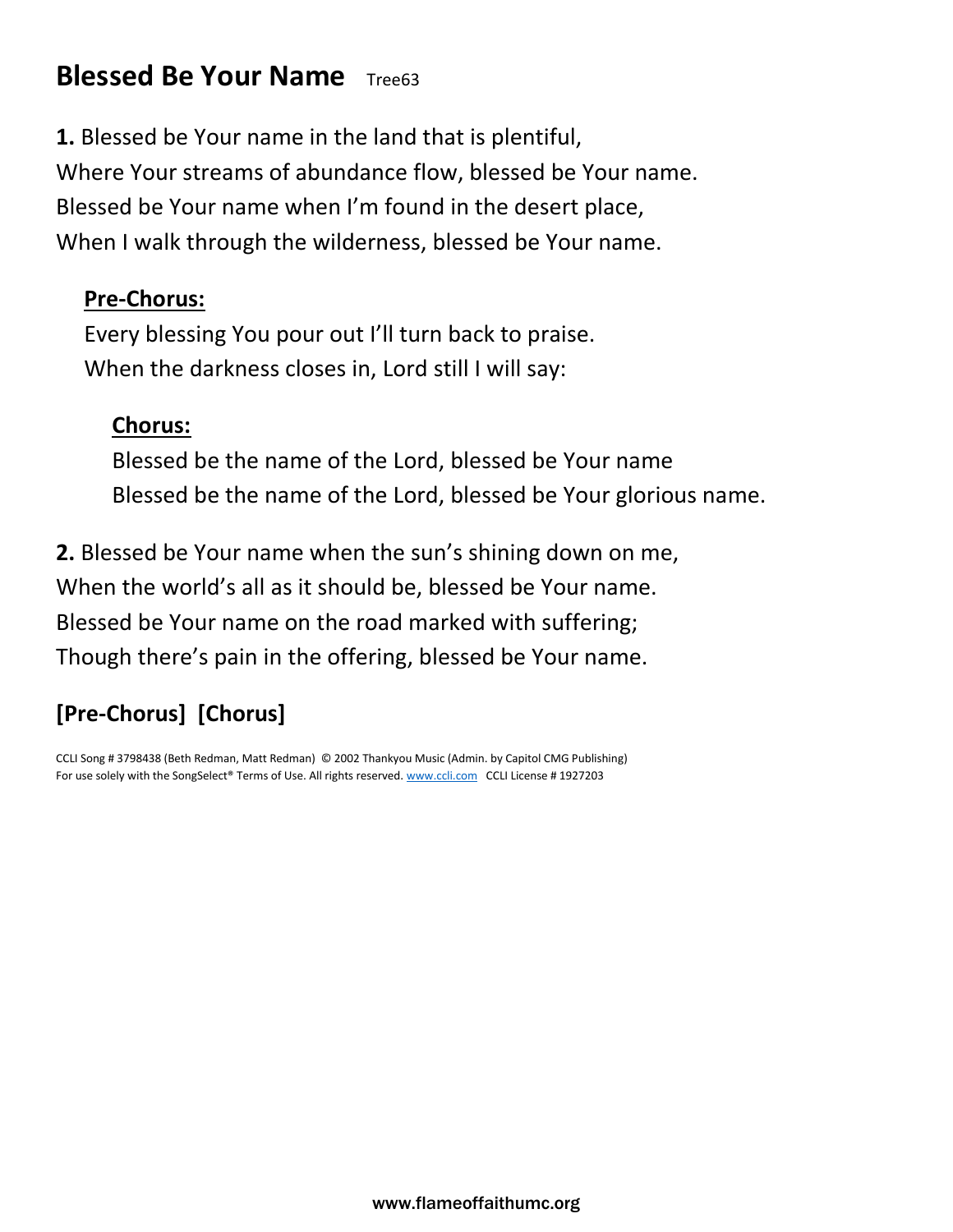# **Lord Have Mercy** Michael W. Smith

**1.** Jesus, I've forgotten the words that You have spoken Promises that burned within my heart have now grown dim With a doubting heart I follow the paths of earthly wisdom Forgive me for my unbelief, renew the fire again

#### **Chorus:**

Lord have mercy, Christ have mercy Lord have mercy on me Lord have mercy, Christ have mercy Lord have mercy on me

**2.** I have built an altar where I worship things of men I have taken journeys that have drawn me far from You Now I am returning to Your mercies ever flowing Pardon my transgressions, help me love You again *(Chorus)*

**3.** I have longed to know You and Your tender mercies Like a river of forgiveness ever flowing without end I bow my heart before You in the goodness of Your presence Your grace forever shining like a beacon in the night *(Chorus)*

CCLI Song # 2989578 (Steve Merkel) © 2000 Integrity's Hosanna! Music (Admin. by Capitol CMG Publishing (Integrity Music [DC Cook])) For use solely with the SongSelect® Terms of Use. All rights reserved[. www.ccli.com](http://www.ccli.com/) CCLI License # 1927203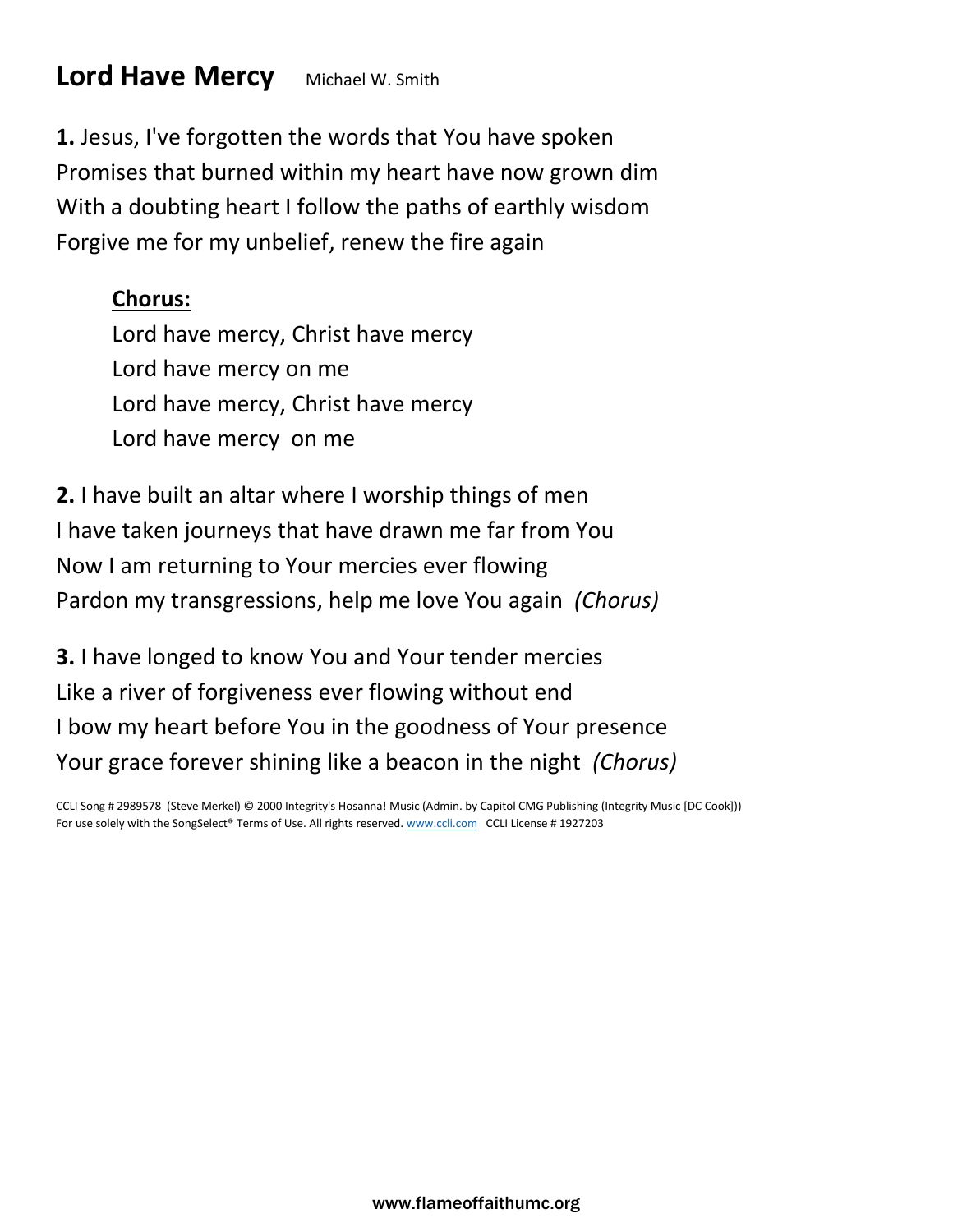## **John 6:15-25**

When Jesus realized that they were about to come and take him by force to make him king, he withdrew again to the mountain by himself.

When evening came, his disciples went down to the sea, got into a boat, and started across the sea to Capernaum. It was now dark, and Jesus had not yet come to them. The sea became rough because a strong wind was blowing. When they had rowed about three or four miles, they saw Jesus walking on the sea and coming near the boat, and they were terrified. But he said to them, "It is I; do not be afraid." Then they wanted to take him into the boat, and immediately the boat reached the land toward which they were going.

The next day the crowd that had stayed on the other side of the sea saw that there had been only one boat there. They also saw that Jesus had not gotten into the boat with his disciples but that his disciples had gone away alone. But some boats from Tiberias came near the place where they had eaten the bread after the Lord had given thanks. So when the crowd saw that neither Jesus nor his disciples were there, they themselves got into the boats and went to Capernaum looking for Jesus.

When they found him on the other side of the sea, they said to him, "Rabbi, when did you come here?"

New Revised Standard Version Bible, © 1989 the Division of Christian Education of the National Council of the Churches of Christ in the United States of America. Used by permission. All rights reserved.